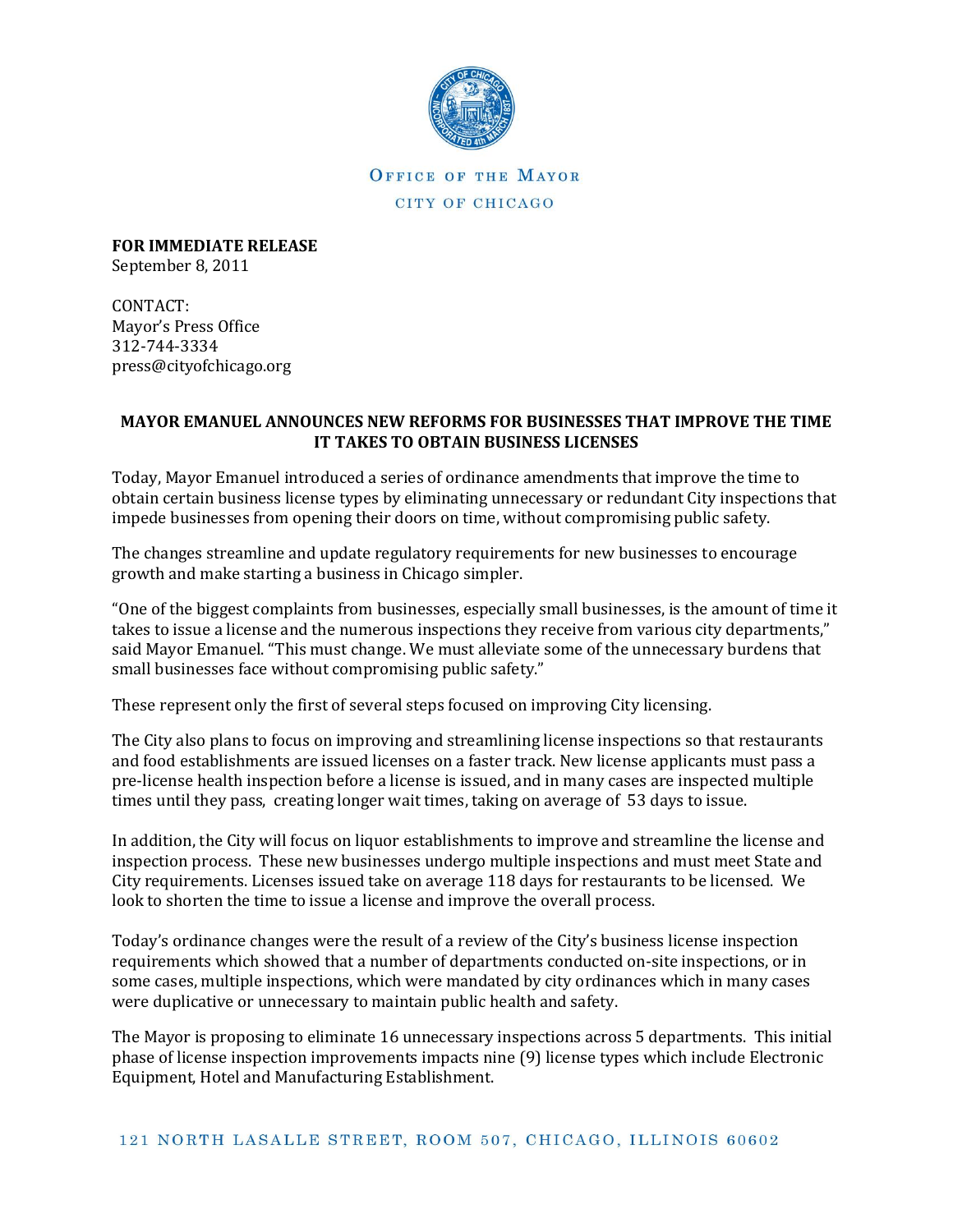

The vast majority of business licenses are issued in less than 3 days and do not require on-site inspections, those that do create opening delays for new businesses. This frustrates business owners and ties up city resources.

## **Some of the outcomes to be achieved include:**

- 1. Reduce the number of days to issue a license for certain types.
- 2. Fewer days to issue a license equals less time business owners have to wait on the City to open a new business and improves overall customer service to businesses.
- 3. Reduce on-site required inspections across five different departments, means less interaction with multiple departments and better internal utilization of inspectors without compromising safety.
- 4. Improve inspector efficiency by eliminating unnecessary inspections, increasing focus in areas of need.
- 5. Update ordinances to reflect more streamlined process across all departments to ensures departments can focus on regular safety inspection requirements

## **Some of the improvements include:**

- **Accessory Garages** typically take 21 days to issue a license and required a pre-license onsite inspection from the Fire Department. However, this inspection is unnecessary as most garages are non-structure surface lots and do not pose a fire hazard, those that do will be inspected on a routine basis.
- **Electronic Equipment Repair Shops** will no longer require an outdated and unnecessary inspection from a department of buildings electrician taking an average of 63 days to issue. The modernization of the industry no longer poses a significant safety threat because of energy efficiency and less volatile materials used in modern electrics. Businesses applying for this type of license will now be issued a Limited Business License, which issues within 3 days.
- **Motor Vehicle Repair Shops with Paint operations (Class III)** are inspected by the Department of Environment twice every year to comply with Federal and State standards. Therefore, inspections by the department of Environment during the license application process are unnecessary and redundant. This license will no longer take an average of 50 days to issue.